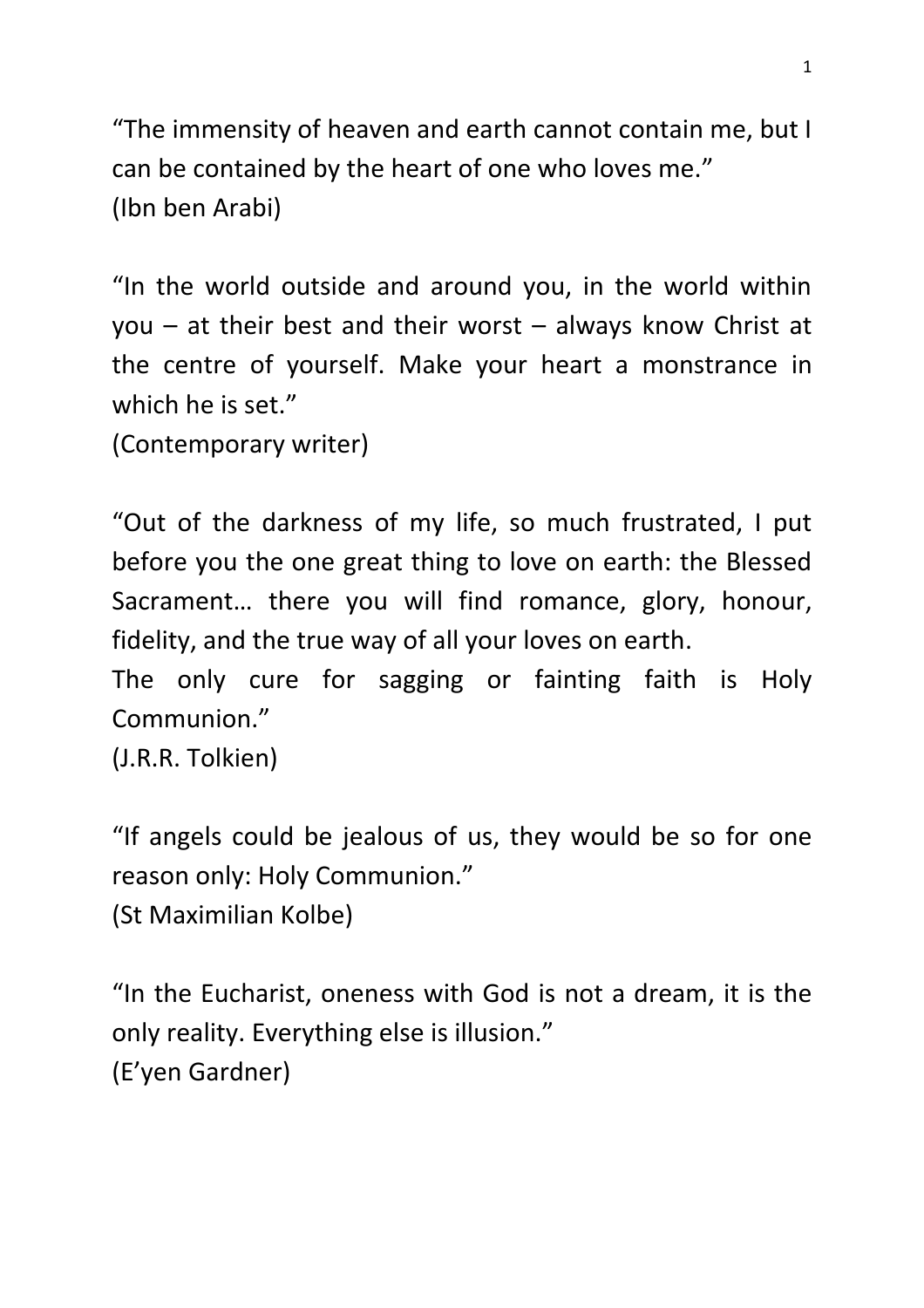"If you wish to know the truth of the Eucharist, it is simple: just stay out of your head. (Contemporary writer) If it truly is our 'daily bread', why do we not take it every day?"

(St Ambrose)

'Transubstantiation' was the term used by the medieval scholastics to describe what was happening at Mass – and more specifically – during the consecration. However, it has never been  $-$  and it certainly is not now  $-$  the most helpful way of understanding the reality of the Body and Blood of Christ. It was coined by philosophers (not theologians, mind) for the benefit of philosophers; but despite that, the ordinary, average, everyday medieval heart beat with love for our Lord in Holy Communion, not with philosophy. I was taught dogmatic theology for a few years by Gabriel Daly, an Irish Augustinian priest, who recently wrote a book in which he said:

"Prior to the Second Vatican Council a uniform theology of the Eucharist had been imposed throughout the Church which had concentrated on what happens to the bread and the wine when the priest says the words of consecration. Eucharistic theology had become "reduced to a philosophical problem employing abstractions like substance and accidents".

It isn't that the term 'transubstantiation' is false or incorrect – not at all, I'm sure it is absolutely right – it is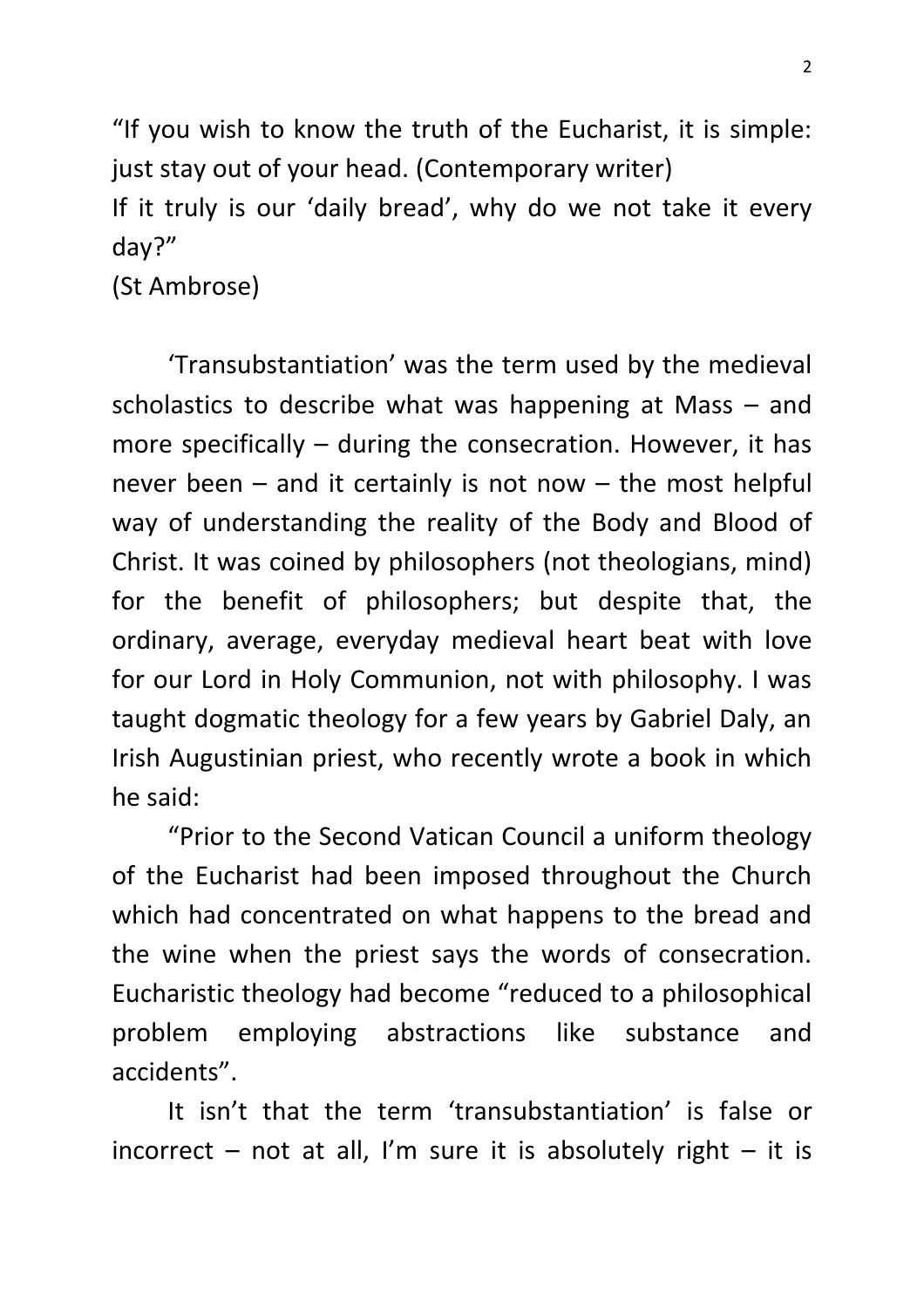simply not as accessible or helpful as it once was. It's the theological language that has faded in meaning across the centuries, not the reality it refers to. Professor Daly felt that a far more true, rich and real understanding of the Eucharist would be mystical, grasped not with the head but felt by the heart, beyond all words, something to be received, not comprehended. The bread and wine during Mass are no longer bread and wine as we would understand these things, but the real presence of Jesus Christ. His Body and Blood not in any biological sense – which would be grotesque – but sacramentally. Not flesh or bone or fatty tissue, not haemoglobin or proteins or white corpuscles, of course not but a living and substantial presence which transcends all these physical, corporeal things and certainly all philosophical definitions.

The Eucharist – the Body and Blood of Christ – is the deepest and richest mystery of our lives of faith. It is also the most generous, the most profligate and universal. It is the ultimate reconciliation: between Creator and creation, the human and the divine, the spiritual and material, the One and the many  $-$  it is the fullness of meaning in which all meanings are held and sustained. Joy and misery, happiness and suffering, pain and delight, peace and conflict, life and death – all possible opposites in the world outside and around us, and in the world within us, at their best and their worst – are reconciled in the Eucharist. The medieval German mystic Nicholas of Cusa described it as the 'coincidence of